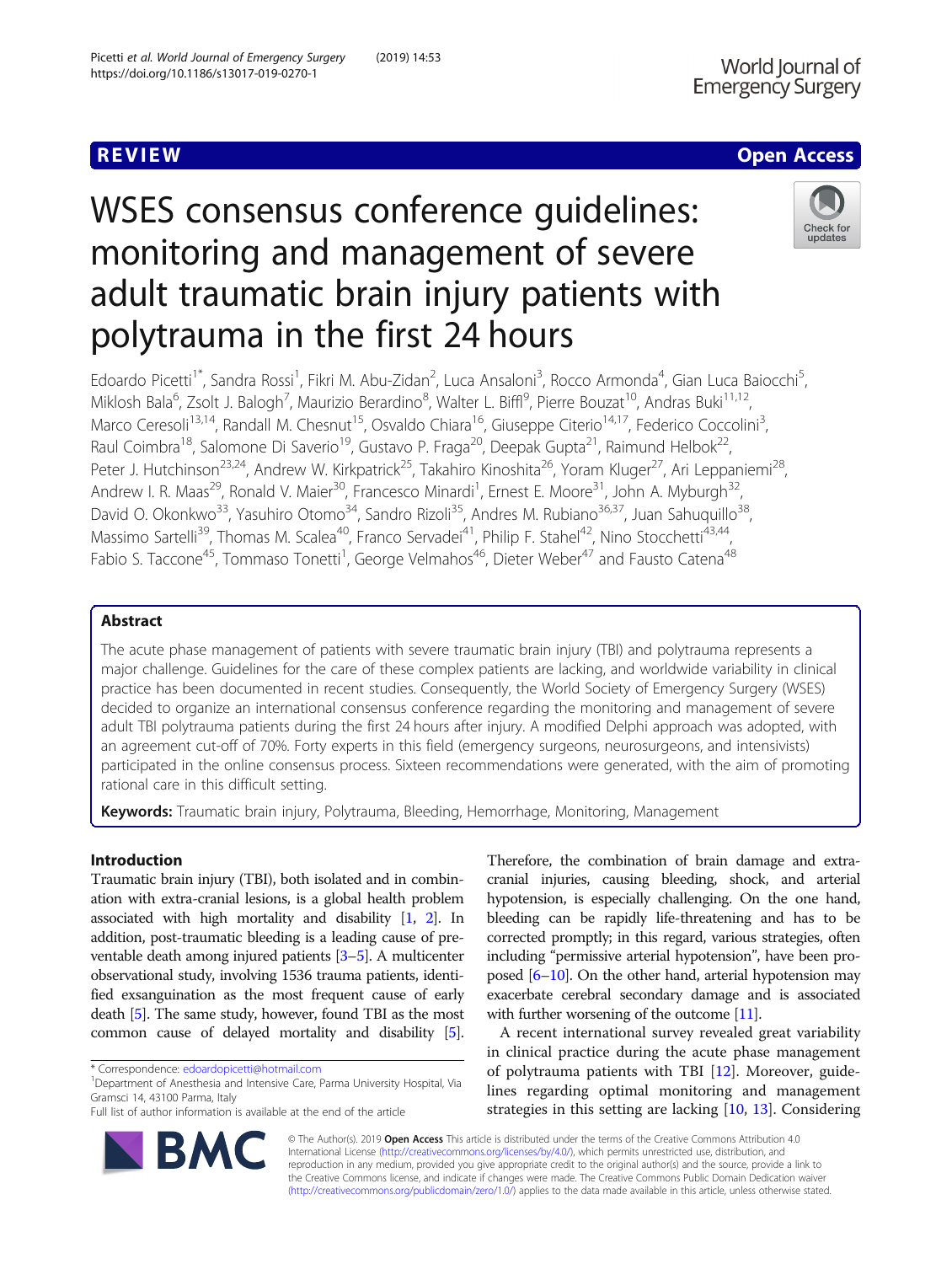the above, the World Society of Emergency Surgery (WSES) promoted an international consensus conference on monitoring and management of severe adult TBI polytrauma patients during the first 24 hours after injury.

# Methods

A modified Delphi approach was adopted. Three subsequent online questionnaires were administered between January and May 2019. The agreed cut-off for the consensus was defined as 70% of experts in agreement, in keeping with recent initiatives in this field [[14,](#page-7-0) [15\]](#page-7-0). Forty experts (emergency surgeons, neurosurgeons, and intensivists) in the management of severe TBI patients with polytrauma [Abbreviated Injury Score (AIS)  $\geq$  3 at least in 2 body regions] participated in the consensus process (see Appendix 1 in Additional file [1\)](#page-6-0). Consensus statements were developed by 3 authors (EP, NS, and FC) based on a non-systematic literature search and evaluated by the expert panel through an electronic consultation. Sixteen recommendations related to monitoring and management of adult severe TBI patients with polytrauma in the acute phase (first 24 hours) were generated. Once a consensus (> 70% agreement) for each statement was achieved, a summary guideline, together with a corresponding algorithm, was circulated to all participants for the final acceptance. A summary of the data was presented and discussed at the 6th International WSES meeting held in Nijmegen (The Netherlands) from 26 to 28 June 2019. The present paper was drafted after the meeting and distributed to all participants for review and final approval before submission.

# Notes on the use of the current consensus

The aim of this consensus is to support clinician's decision-making in the management of bleeding TBI polytrauma patients in the first 24 hours after injury. The included statements are created to assist the physician's clinical judgment, which is necessary to provide appropriate (personalized) therapy. Advanced neuromonitoring and specific management strategies that can be indicated in a later stage are not addressed. Considering the lack of high-quality studies in this setting, we adopted a modified Delphi approach involving experts from different countries worldwide; this approach is probably less rigorous than evidence-based guidelines [[13\]](#page-7-0). However, we think that our methodology can provide useful recommendations in this challenging clinical scenario.

The practice guidelines promulgated in this work do not represent a standard of practice. They are suggested plans of care, based on best available evidence and the consensus of experts, but they do not exclude other

approaches as being within the standard of practice. However, responsibility for the results of treatment rests with those who are directly engaged therein, and not with the consensus group.

# Results

Agreement was reached on sixteen recommendations (Table [1](#page-2-0)); they are listed below with the percentage of agreement and associated comments. Figure [1](#page-3-0) shows the consensus algorithm.

# Recommendation 1

All exsanguinating patients (life-threatening hemorrhage) require immediate intervention (surgery and/or interventional radiology) for bleeding control.

Agreement: 100%.

#### Recommendation 2

Patients without life-threatening hemorrhage or following measures to obtain bleeding control (in case of lifethreatening hemorrhage) require urgent neurological evaluation [pupils + Glasgow Coma Scale (GCS) motor score (if feasible), and brain computed tomography (CT) scan] to determine the severity of brain damage (lifethreatening or not).

Agreement: 100%.

## Recommendation 3

After control of life-threatening hemorrhage is established, all salvageable patients with life-threatening brain lesions require urgent neurosurgical consultation and intervention.

Agreement: 100%.

### Recommendation 4

Patients (without or after control of life-threatening hemorrhage) at risk for intracranial hypertension (IH)\* (without a life-threatening intracranial mass lesion or after emergency neurosurgery) require intracranial pressure (ICP) monitoring regardless of the need of emergency extra-cranial surgery (EES) [\[16](#page-7-0), [17](#page-7-0)].

\* = patients in coma with radiological signs of IH. Agreement: 97.5%.

#### Recommendation 5

We recommend maintaining systolic blood pressure (SBP) > 100 mmHg or mean arterial pressure (MAP) > 80 mmHg during interventions for life-threatening hemorrhage or emergency neurosurgery. In cases of difficult intraoperative bleeding control, lower values may be tolerated for the shortest possible time.

Agreement: 82.5%.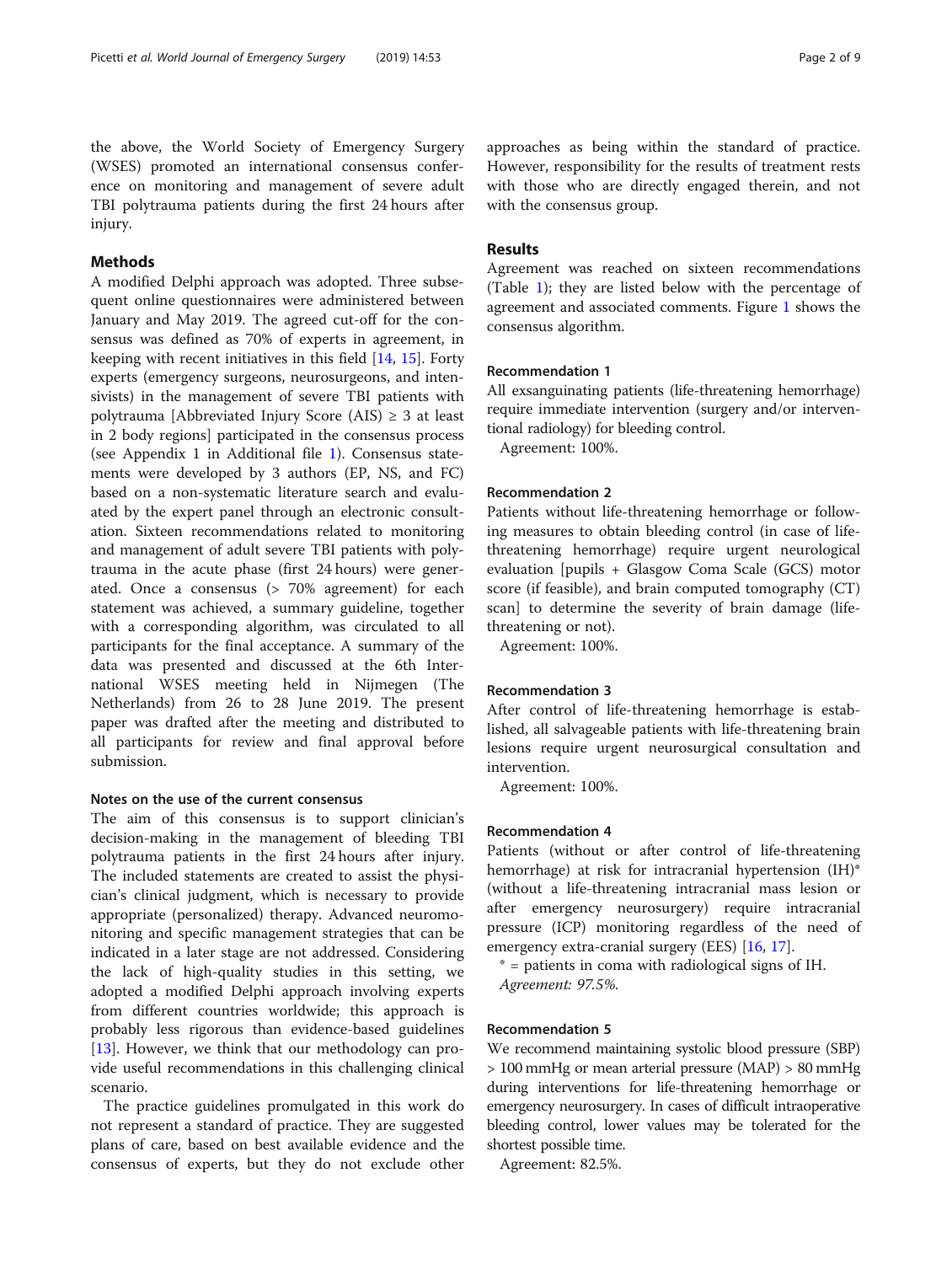#### <span id="page-2-0"></span>Table 1 Summary of consensus conference recommendations

| Number         | Recommendation                                                                                                                                                                                                                                                                                                                                                                            | Agreement (%) |
|----------------|-------------------------------------------------------------------------------------------------------------------------------------------------------------------------------------------------------------------------------------------------------------------------------------------------------------------------------------------------------------------------------------------|---------------|
| 1              | All exsanguinating patients (life-threatening hemorrhage) require immediate intervention<br>(surgery and/or interventional radiology) for bleeding control.                                                                                                                                                                                                                               | 100           |
| 2              | Patients without life-threatening hemorrhage or following measures to obtain bleeding<br>control (in case of life-threatening hemorrhage) require urgent neurological evaluation<br>[pupils + Glasgow Coma Scale motor score (if feasible), and brain computed tomography<br>(CT) scan] to determine the severity of brain damage (life-threatening or not).                              | 100           |
| 3              | After control of life-threatening hemorrhage is established, all salvageable patients with<br>life-threatening brain lesions require urgent neurosurgical consultation and intervention.                                                                                                                                                                                                  | 100           |
| $\overline{4}$ | Patients (without or after control of life-threatening hemorrhage) at risk for intracranial<br>hypertension (IH)* (without a life-threatening intracranial mass lesion or after emergency<br>neurosurgery) require intracranial pressure (ICP) monitoring regardless of the need of<br>emergency extra-cranial surgery (EES) [16, 17].                                                    | 97.5          |
| 5              | We recommend maintaining systolic blood pressure (SBP) > 100 mmHg or mean arterial<br>pressure (MAP) $> 80$ mmHg during interventions for life-threatening hemorrhage or<br>emergency neurosurgery. In cases of difficult intraoperative bleeding control, lower value<br>may be tolerated for the shortest possible time.                                                                | 82.5          |
| 6              | We recommend red blood cell (RBC) transfusion for hemoglobin (Hb) level < 7 g/dl during<br>interventions for life-threatening hemorrhage or emergency neurosurgery. Higher threshold<br>for RBC transfusions may be used in patients "at risk" (i.e., the elderly and/or patients with<br>limited cardiovascular reserve due to pre-existing heart disease).                              | 97.5          |
| 7              | We recommend maintaining an arterial partial pressure of oxygen (PaO2) level between<br>60 and 100 mmHg during interventions for life-threatening hemorrhage or emergency<br>neurosurgery.                                                                                                                                                                                                | 95            |
| 8              | We recommend maintaining an arterial partial pressure of carbon dioxide (PaCO2) level<br>between 35 and 40 mmHg during interventions for life-threatening hemorrhage or<br>emergency neurosurgery.                                                                                                                                                                                        | 97.5          |
| 9              | In cases of cerebral herniation, awaiting or during emergency neurosurgery, we recommend<br>the use of osmotherapy and/or hypocapnia (temporarily).                                                                                                                                                                                                                                       | 90            |
| 10             | In cases requiring intervention for life-threatening systemic hemorrhage, we recommend, at<br>a minimum, the maintenance of a platelet (PLT) count $>$ 50.000/mm <sup>3</sup> . In cases requiring<br>emergency neurosurgery (including ICP probe insertion), a higher value is advisable.                                                                                                | 100           |
| 11             | We recommend maintaining a prothrombin time (PT)/activated partial thromboplastin time<br>(aPTT) value of $< 1.5$ normal control during interventions for life-threatening hemorrhage or<br>emergency neurosurgery (including ICP probe insertion).                                                                                                                                       | 92.5          |
| 12             | We recommend, if available, that Point-of-Care (POC) tests [e.g., thromboelastography (TEG)<br>and rotational thromboelastometry ROTEM] be utilized to assess and optimize coagulation<br>function during interventions for life-threatening hemorrhage or emergency neurosurgery<br>(including ICP probe insertion).                                                                     | 90            |
| 13             | During massive transfusion protocol initiation, we recommend the transfusion of RBCs/plasma<br>/PLTs at a ratio of 1/1/1. Afterwards, this ratio may be modified according to laboratory values.                                                                                                                                                                                          | 92.5          |
| 14             | We recommend maintaining a cerebral perfusion pressure (CPP) $\geq 60$ mmHg when ICP<br>monitoring becomes available. This value should be adjusted (individualized) based on<br>neuromonitoring data and the cerebral autoregulation status of the individual patient.                                                                                                                   | 95            |
| 15             | In the absence of possibilities to target the underlying pathophysiologic mechanism of IH,<br>we recommend a stepwise approach [18], where the level of therapy, in patients with elevated<br>ICP, is increased step by step, reserving more aggressive interventions, which are generally<br>associated with greater risks/adverse effects, for situations when no response is observed. | 97.5          |
| 16             | We recommend the development of protocols, in conjunction with local resources and practices,<br>to encourage the implementation of a simultaneous multisystem surgery (SMS) [including<br>radiologic interventional procedures] in patients requiring both intervention for life-threatening<br>hemorrhage and emergency neurosurgery for life-threatening brain damage.                 | 100           |

\*Patients in coma with radiological signs of intracranial hypertension

# Recommendation 6

We recommend red blood cell (RBC) transfusion for hemoglobin (Hb) level < 7 g/dl during interventions for life-threatening hemorrhage or emergency neurosurgery. Higher threshold for RBC transfusions may be used in patients "at risk" (i.e. the elderly and/or patients with limited cardiovascular reserve due to pre-existing heart disease). Agreement: 97.5 %.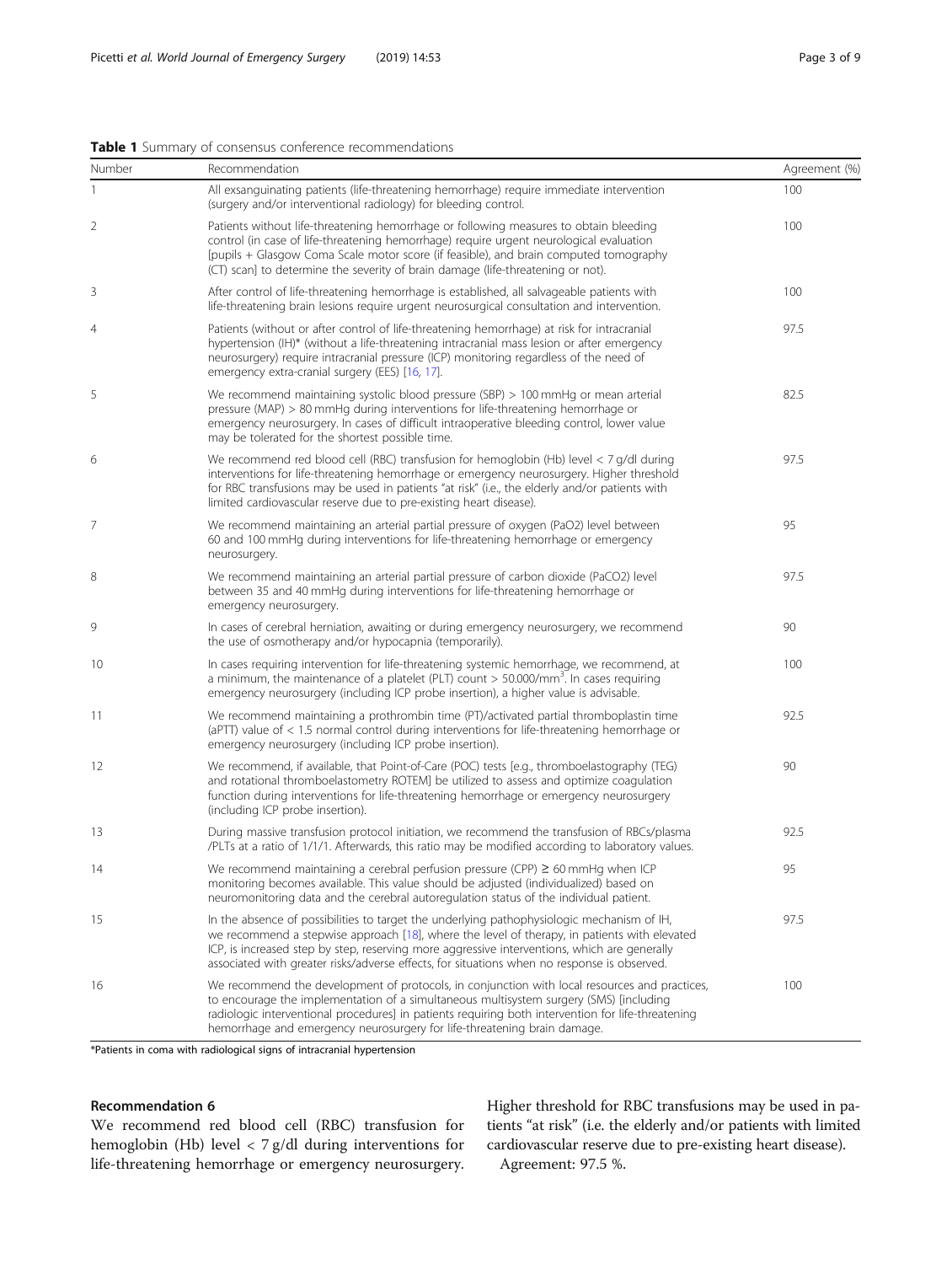<span id="page-3-0"></span>

# Recommendation 7

We recommend maintaining an arterial partial pressure of oxygen (PaO2) level between 60 and 100 mmHg

during interventions for life-threatening hemorrhage or emergency neurosurgery.

Agreement: 95%.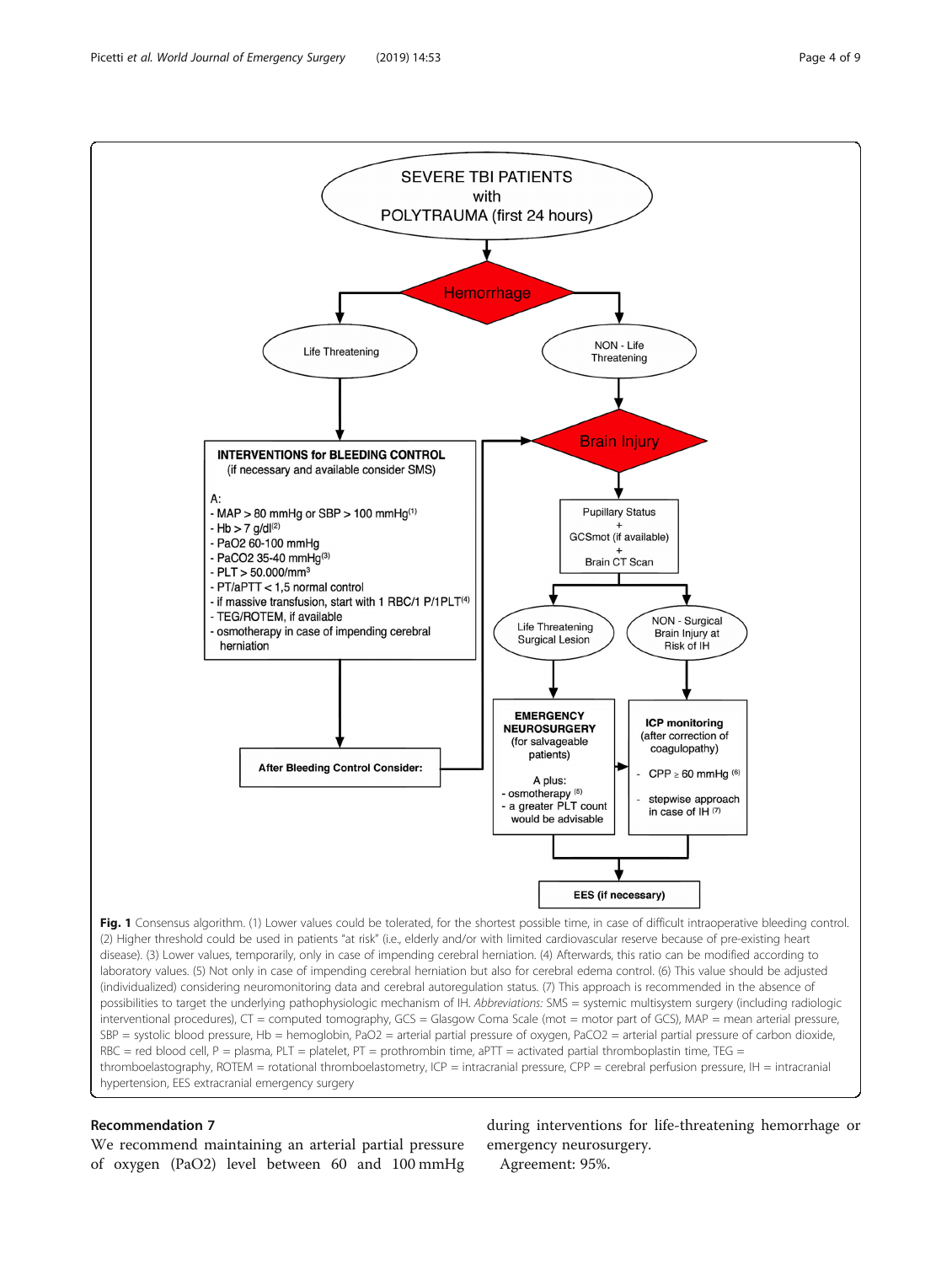### Recommendation 8

We recommend maintaining an arterial partial pressure of carbon dioxide (PaCO2) level between 35 and 40 mmHg during interventions for life-threatening hemorrhage or emergency neurosurgery.

Agreement: 97.5%.

# Recommendation 9

In cases of cerebral herniation, awaiting or during emergency neurosurgery, we recommend the use of osmotherapy and/or hypocapnia (temporarily).

Agreement: 90%.

#### Recommendation 10

In cases requiring intervention for life-threatening systemic hemorrhage, we recommend, at a minimum, the maintenance of a platelet (PLT) count > 50.000/mm<sup>3</sup>. In cases requiring emergency neurosurgery (including ICP probe insertion), a higher value is advisable.

Agreement: 100%.

#### Recommendation 11

We recommend maintaining a prothrombin time (PT)/ activated partial thromboplastin time (aPTT) value of < 1.5 normal control during interventions for lifethreatening hemorrhage or emergency neurosurgery (including ICP probe insertion).

Agreement: 92.5%.

### Recommendation 12

We recommend, if available, that point-of-care (POC) tests [e.g., thromboelastography (TEG) and rotational thromboelastometry ROTEM] be utilized to assess and optimize coagulation function during interventions for life-threatening hemorrhage or emergency neurosurgery (including ICP probe insertion).

Agreement: 90%.

#### Recommendation 13

During massive transfusion protocol initiation, we recommend the transfusion of RBCs/Plasma/PLTs at a ratio of 1/1/1. Afterwards, this ratio may be modified according to laboratory values.

Agreement: 92.5%.

#### Recommendation 14

We recommend maintaining a cerebral perfusion pressure (CPP)  $\geq 60$  mmHg when ICP monitoring becomes available. This value should be adjusted (individualized) based on neuromonitoring data and the cerebral autoregulation status of the individual patient.

Agreement: 95%.

# Recommendation 15

In the absence of possibilities to target the underlying pathophysiologic mechanism of IH, we recommend a stepwise approach  $[18]$  $[18]$  $[18]$ , where the level of therapy, in patients with elevated ICP, is increased step by step, reserving more aggressive interventions, which are generally associated with greater risks/adverse effects, for situations when no response is observed.

Agreement: 97.5%.

# Recommendation 16

We recommend the development of protocols, in conjunction with local resources and practices, to encourage the implementation of a simultaneous multisystem surgery (SMS) [including radiologic interventional procedures] in patients requiring both intervention for life-threatening hemorrhage and emergency neurosurgery for life-threatening brain damage.

Agreement: 100%.

# **Discussion**

# Critical clinical decisions regarding hemorrhage control in TBI polytrauma patients

Life-threatening hemorrhage is one of the major preventable causes of early death after trauma  $[3-5]$  $[3-5]$  $[3-5]$  $[3-5]$ . Therefore, precise and early control of hemorrhage, with associated restoration of circulating blood volume, remains a priority [[9](#page-7-0), [19,](#page-7-0) [20](#page-7-0)]. It is well accepted that hemorrhage can be controlled by damage control surgery and/or interventional radiology [\[8,](#page-7-0) [21\]](#page-7-0). Typically, a basic clinical neurological evaluation (GCS motor score + pupils) with a brain CT scan is necessary both to determine the patient's salvageability and to address the possible need for additional monitoring and urgent neurosurgical intervention [[13](#page-7-0), [19,](#page-7-0) [22](#page-7-0)]. Often, uncontrolled hemorrhage in TBI polytrauma patients may require simultaneous multisystem surgery [[23](#page-7-0)–[25](#page-7-0)]. The main objective should be the control of bleeding and the avoidance/minimization of secondary brain insults. This approach, frequently adopted in the war trauma setting, but rarely in the civilian one, requires established protocols and a strict collaboration between different surgical teams (including interventional radiologists) [\[23](#page-7-0)]. Kinoshita et al. performed a retrospective study to evaluate the efficacy of a hybrid emergency room (capable of deploying SMS) on functional outcomes in TBI polytrauma patients [[24](#page-7-0)]. This system was significantly associated with both shorter times to initiate CT scanning/emergency surgery and fewer unfavorable outcomes at 6 months postinjury. The results of a recent survey [\[12\]](#page-7-0) showed that, although few centers are currently equipped to perform SMS for hemorrhage in TBI polytrauma patients, the majority of the responding centers considered the ability to perform SMS as important, very important, or even mandatory. Although this consensus reinforces the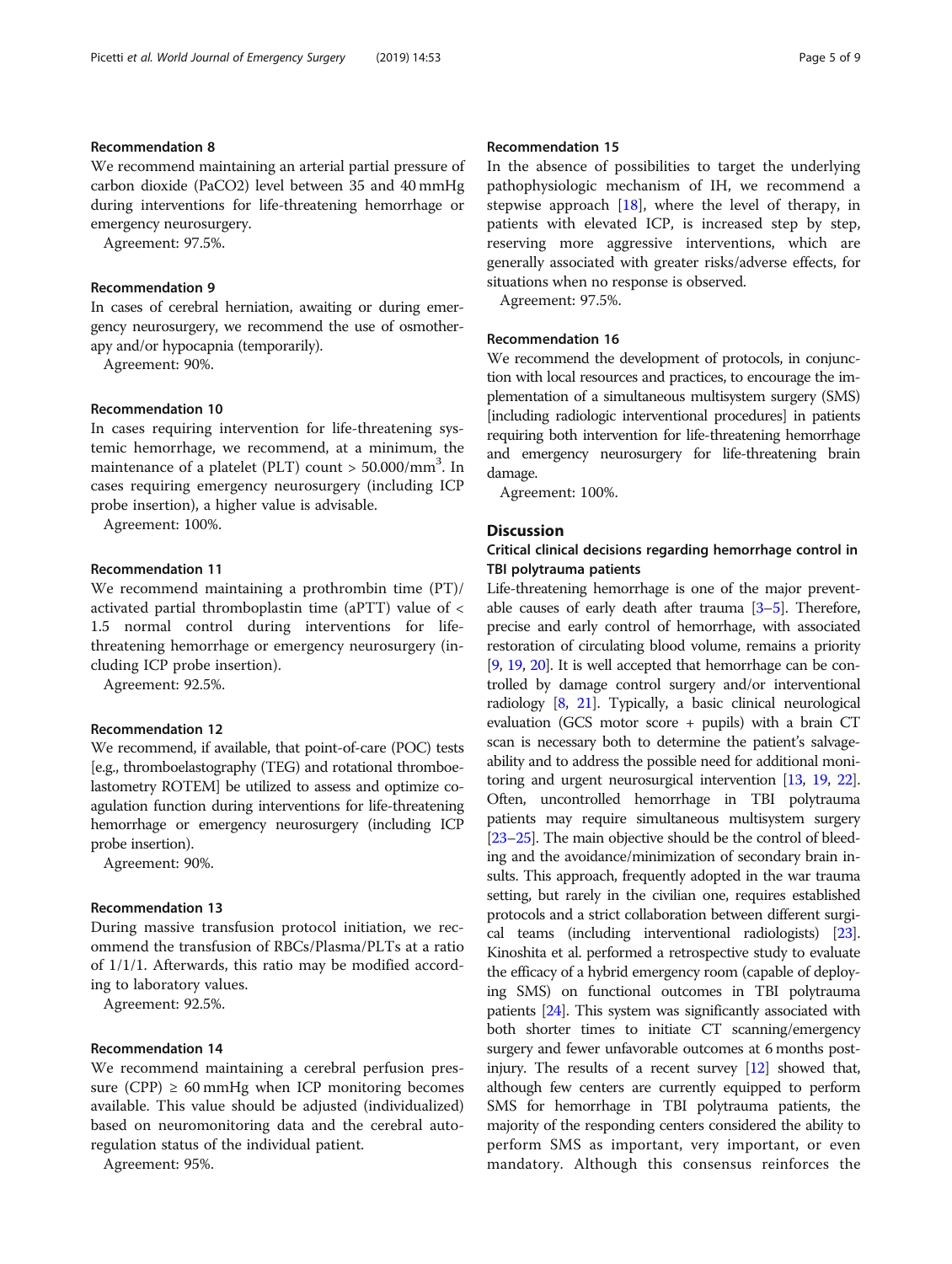implementation of this approach, future studies designed to evaluate the usefulness of SMS in polytrauma TBI patients are warranted.

# Preservation/protection of the injured brain during interventions for extra-cranial bleeding control

In TBI polytrauma patients, it is mandatory to minimize secondary or delayed insults, like hypoxia and arterial hypotension, while emergency surgeons control extracranial bleeding. Hypotension (defined as a SBP < 90 mmHg) is a well-recognized secondary insult, known to be associated with unfavorable neurological outcome [[26,](#page-7-0) [27\]](#page-7-0). Moreover, recent observational studies suggest that the currently established threshold of 90 mmHg may, in fact, be too low [\[28,](#page-7-0) [29](#page-7-0)]. Further trials are required to identify the correct SBP value in this setting. While Brain Trauma Foundation (BTF) guidelines suggest that SBP be maintained at  $\geq 100$  mmHg for patients 50–69 years or at a minimum of  $\geq 110$  mmHg for patients 15–49 years or older than 70 years [\[13](#page-7-0)], we have chosen a value of 100 mmHg as a threshold for bleeding TBI polytrauma patients. Furthermore, we suggest that lower values of SBP be maintained for the shortest possible time, particularly in cases associated with difficult intraoperative bleeding control.

The optimal Hb value in TBI polytrauma patients remains to be determined. The Transfusion Requirements in Critical Care (TRICC) study showed no differences in 30-day mortality between the use of a liberal transfusion strategy (trigger for transfusion  $Hb > 10$  g/dl) and the use of a more restrictive transfusion strategy (trigger for transfusion Hb  $> 7$  g/dl) in 838 critically ill patients [\[30](#page-7-0)]. A subgroup analysis of the TRICC trial, focusing on 67 severe TBI patients, confirmed no survival benefit comparing the liberal vs. the restrictive transfusion strategy [[31\]](#page-7-0). Robertson et al. [\[32](#page-7-0)] reported the results of a randomized clinical trial designed to compare the effects of erythropoietin and two hemoglobin transfusion thresholds (7 and 10 g/dL) on neurological recovery after TBI. These investigators found that the administration of erythropoietin or the maintenance of Hb value  $> 10 \text{ g/d}$ L was not associated with improved neurological outcome at 6 months. Moreover, the use of a transfusion threshold of 10 g/dL was associated with a higher incidence of adverse events. Given the absence of additional published studies, we recommend a Hb threshold of 7 g/dl in TBI polytrauma patients. Higher thresholds for RBCs transfusions in patients "at risk" (i.e., elderly and/or with limited cardiovascular reserve because of pre-existing heart disease) may be considered [[30\]](#page-7-0).

Randomized controlled trials targeting the optimal PaO2 and PaCO2 values in TBI polytrauma patients are lacking. The presence of hypoxia, historically and pathophysiologically defined as a peripheral oxygen saturation

 $(SpO2)$  < 90% (corresponding near to a PaO2 of 60 mmHg), has been associated with poor outcomes in TBI patients both in the pre-hospital and in-hospital setting [[27,](#page-7-0) [33](#page-7-0), [34](#page-7-0)]. A retrospective study, enrolling 3420 severe TBI patients, showed that both a PaO2 < 110 mmHg and a PaO2 > 487 mmHg were associated with increased mortality and worsened neurological outcomes [\[35](#page-7-0)]. Another retrospective study, involving 1547 severe TBI patients, reported (1) an association between early (within 24 hours from admission) hyperoxia (defined as a PaO2 > 200 mmHg) and mortality/short-term functional outcomes (lower GCS discharge scores), and (2) an association between a PaO2  $<$  100 mmHg and mortality [\[36](#page-7-0)]. The authors suggest that the negative effects of hyperoxia may have been related to hyperoxia-induced oxygen-free radical toxicity. However, a transient hyperoxia, achieved by increasing the oxygen content and delivery, may be potentially beneficial in trauma patients with severe anemia [[37](#page-7-0)]. Hypocapnia, induced by hyperventilation, is also known to be associated with the risk of development of cerebral ischemia [\[38\]](#page-7-0) and worsened neurological outcome after TBI [\[39](#page-7-0)]. Moreover, in cases of hypovolemia, an increase in airway pressure (sometimes associated with hyperventilation) can reduce venous return, thereby inducing or exacerbating arterial hypotension [[40\]](#page-8-0).

Platelets are known to play a key role in hemostasis after trauma [[41](#page-8-0)]. A reduction in PLT count is associated with an increase in mortality and the progression of posttraumatic intracranial bleeding [\[42](#page-8-0)–[44](#page-8-0)]. Recent guidelines recommend the maintenance of a PLT count > 50.000/  $mm<sup>3</sup>$  (grade 1 C) in polytrauma patients and further recommend a more stringent cut-off (> 100.000/mm<sup>3</sup>) in case of ongoing bleeding and/or TBI (grade 2 C) [\[10\]](#page-7-0). Furthermore, coagulopathy is frequently observed after trauma and is often associated with increased mortality  $[41, 45]$  $[41, 45]$  $[41, 45]$  $[41, 45]$ . In TBI polytrauma patients, coagulopathy is associated with intracranial bleeding progression and unfavorable neurological outcomes [\[46,](#page-8-0) [47\]](#page-8-0).

Massive transfusion is frequently utilized in trauma patients [\[19](#page-7-0), [20\]](#page-7-0). The Pragmatic Randomized Optimal Platelet and Plasma Ratios (PROPPR) study, involving 680 trauma patients with major bleeding, was performed to determine the safety and the effectiveness of a transfusion strategy involving plasma, PLTs, and RBCs in a 1:1:1 ratio compared with a 1:1:2 ratio. This study showed that none of the strategies resulted in significant differences in mortality. However, more patients in the 1:1:1 group achieved hemostasis and fewer experienced death due to exsanguination within the first 24 hours [\[48](#page-8-0)]. Given the negative effects of coagulopathy on TBI (42–44, 46–47), we recommend the initiation of a transfusion protocol of RBCs/ plasma/PLTs at a ratio of 1:1:1. This ratio may be modified afterwards according to laboratory values.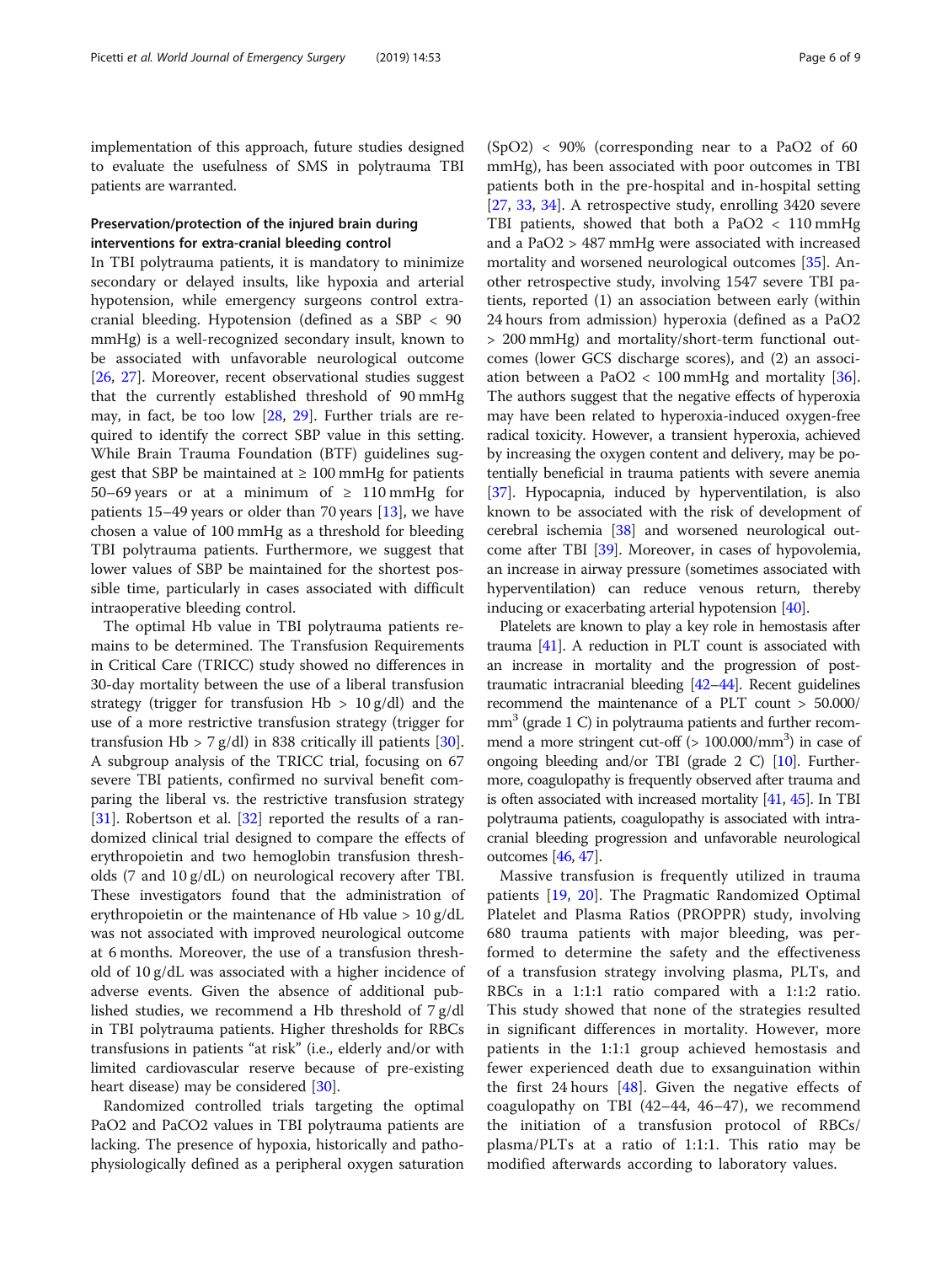<span id="page-6-0"></span>Point-of-care tests (i.e., TEG, ROTEM, etc.) are increasingly used in the evaluation of coagulation function in trauma patients with hemorrhagic complications [[10](#page-7-0), [20,](#page-7-0) [41](#page-8-0)]. These tests can be utilized to obtain a rapid assessment of hemostasis and to assist in clinical decisionmaking; they can further provide critical information about specific coagulation deficiencies [\[10,](#page-7-0) [41,](#page-8-0) [49\]](#page-8-0). Moreover, they can be particularly useful in patients taking novel oral anticoagulants (NOACs) and in the evaluation of PLT dysfunction induced by trauma and/or drugs [[10](#page-7-0)]. In light of the above, these tests may be useful in TBI polytrauma patients [\[50\]](#page-8-0).

#### Conclusions

Future studies are needed and should be encouraged to improve clinical outcomes in this challenging setting. In the absence of more compelling data, the present practical consensus conference was intended to establish and provide a shared, multidisciplinary approach to deliver the best possible care during the very early stages of management of TBI polytrauma patients.

#### Supplementary information

Supplementary information accompanies this paper at [https://doi.org/10.](https://doi.org/10.1186/s13017-019-0270-1) [1186/s13017-019-0270-1.](https://doi.org/10.1186/s13017-019-0270-1)

Additional file 1. Appendix 1. List of participants.

#### Abbreviations

AIS: Abbreviated Injury Score; aPTT: Activated partial thromboplastin time; BTF: Brain Trauma Foundation; CPP: Cerebral perfusion pressure; CT: Computed tomography; EES: Emergency extra-cranial surgery; GCS: Glasgow Coma Scale; Hb: Hemoglobin; ICP: Intracranial pressure; IH: Intracranial hypertension; MAP: Mean arterial pressure; NOACs: Novel oral anticoagulants; PaCO2: Arterial partial pressure of carbon dioxide; PaO2: Arterial partial pressure of oxygen; PLT: Platelet; POC: Point-of-care; PROPPR: Pragmatic Randomized Optimal Platelet and Plasma Ratios; PT: Prothrombin time; RBC: Red blood cell; ROTEM: Rotational thromboelastometry; SBP: Systolic blood pressure; SMS: Simultaneous multisystem surgery; SpO2: Peripheral oxygen saturation; TBI: Traumatic brain injury; TEG: Thromboelastography; TRICC: Transfusion Requirements in Critical Care; WSES: World Society of Emergency Surgery

#### Acknowledgements

None.

#### Authors' contributions

EP, SR, NS, and FC have designed the study. EP has performed acquisition of data. EP has done the analysis and interpretation of data. EP, SR, NS, and FC have drafted the article. All authors have revised it critically for important intellectual content. All authors have given final approval of the version to be submitted.

#### Funding

The authors have not received any funding for this work.

#### Availability of data and materials

The datasets used and/or analyzed during the current study are available from the corresponding author on reasonable request.

#### Ethics approval and consent to participate

Not applicable.

#### Consent for publication

Not applicable.

#### Competing interests

AWK has consulted for the Innovative Trauma Care and Acelity Corporations. PFS is the co-inventor of the US patent no. 11.441.828 entitled: "Inhibition of the alternative complement pathway for treatment of traumatic brain injury, spinal cord injury, and related conditions." All other authors declare that they have no competing interests.

#### Author details

<sup>1</sup>Department of Anesthesia and Intensive Care, Parma University Hospital, Via Gramsci 14, 43100 Parma, Italy. <sup>2</sup> Department of Surgery, College of Medicine and Health Sciences, UAE University, Al-Ain, United Arab Emirates. <sup>3</sup>Department of General and Emergency Surgery, Bufalini Hospital, Cesena, Italy. <sup>4</sup>Department of Neurosurgery, Georgetown University School of Medicine, Washington, DC, USA.<sup>5</sup> Department of Clinical and Experimental Sciences, University of Brescia, Brescia, Italy. <sup>6</sup>Trauma and Acute Care Surgery Unit, Hadassah Hebrew University Medical Center, Jerusalem, Israel. <sup>7</sup>Department of Traumatology, John Hunter Hospital, University of Newcastle Newcastle, NSW, Australia. <sup>8</sup>Department of Anesthesiology, CTO Hospital Turin, Italy. <sup>9</sup> Division of Trauma and Acute Care Surgery, Scripps Memorial Hospital, La Jolla, CA, USA. <sup>10</sup>Department of Anaesthesiology and Critical Care, Grenoble Alps Trauma Center, University Hospital of Grenoble-Alpes, Grenoble Cedex, France. 11Department of Neurosurgery, Medical School, University of Pécs, Pécs, Hungary. 12János Szentágothai Research Centre, University of Pécs, Pécs, Hungary. <sup>13</sup>Department of General and Emergency Surgery, ASST, San Gerardo Hospital, Monza, Italy. <sup>14</sup>School of Medicine and Surgery, University of Milan-Bicocca, Milan, Italy. <sup>15</sup>Department of Neurological Surgery, University of Washington, Harborview Medical Center, Seattle, WA, USA. <sup>16</sup>General Surgery and Trauma Team, University of Milano, ASST Niguarda Milano, Milan, Italy. 17Neuro-Intensive Care, Department of Emergency and Intensive Care, ASST, San Gerardo Hospital, Monza, Italy. <sup>18</sup>Riverside University Health System Medical Center, Loma Linda University School of Medicine, Moreno Valley, CA, USA. <sup>19</sup>Colorectal Unit, Addenbrooke's Hospital, Cambridge University Hospitals NHS Foundation Trust, Cambridge, UK. <sup>20</sup>Division of Trauma Surgery, Hospital de Clinicas, School of Medical Sciences, University of Campinas, Campinas, Brazil. <sup>21</sup> Department of Neurosurgery, All India Institute of Medical Sciences and associated Jai Prakash Narain Apex Trauma Centre, New Delhi, India. <sup>22</sup>Department of Neurology, Neurocritical Care Unit, Medical University of Innsbruck, Innsbruck, Austria. 23Division of Neurosurgery, Department of Clinical Neurosciences, Addenbrooke's Hospital and University of Cambridge, Cambridge Biomedical Campus, Cambridge, UK. 24NIHR Global Health Research Group on Neurotrauma, University of Cambridge, Cambridge, UK. <sup>25</sup>Departments of General Acute Care, Abdominal Wall Reconstruction and Trauma Surgery, Foothills Medical Centre, Calgary, AB, Canada. <sup>26</sup>Division of Trauma and Surgical Critical Care, Osaka General Medical Center, Osaka, Japan. 27Department of General Surgery, Rambam Health Campus, Haifa, Israel. 28Abdominal Center, Helsinki University Hospital Meilahti, Helsinki, Finland. <sup>29</sup>Department of Neurosurgery, Antwerp University Hospital and University of Antwerp, Edegem, Belgium. <sup>30</sup>Department of Surgery, Harborview Medical Centre, University of Washington School of Medicine, Seattle, WA, USA. <sup>31</sup>Department of Trauma Surgery, Denver Health, Denver, CO, USA. 32Department of Intensive Care Medicine, St. George Clinical School, University of New South Wales and The George Institute for Global Health, Sydney, Australia. <sup>33</sup>Department of Neurosurgery, University of Pittsburgh Medical Center, Pittsburgh, PA, USA. <sup>34</sup>Trauma and Acute Critical Care Center, Medical Hospital, Tokyo Medical and Dental University, Tokyo, Japan. <sup>35</sup>Department of Surgery, Trauma Surgery, Hamad General Hospital, Doha, Qatar. <sup>36</sup>INUB/MEDITECH Research Group, El Bosque University, Bogotá, Colombia. <sup>37</sup>MEDITECH Foundation, Clinical Research, Cali, Colombia.<br><sup>38</sup>Neurosurgery Department, Vall d'Hebron University Hospital, Universitat Autónoma de Barcelona, Barcelona, Spain. <sup>39</sup>General Surgery, Macerata Hospital, Macerata, Italy. <sup>40</sup>R Adams Cowley Shock Trauma Center, University of Maryland School of Medicine, Baltimore, MD, USA. <sup>41</sup>Department of Neurosurgery, Humanitas University and Research Hospital, Milan, Italy. <sup>2</sup>College of Osteopathic Medicine, Rocky Vista University, Parker, CO, USA. 43Neuro ICU Fondazione IRCCS Cà Granda Ospedale Maggiore Policlinico, Milan, Italy. 44Department of Physiopathology and Transplantation, Milan University, Milan, Italy. 45Department of Intensive Care, Erasme Hospital,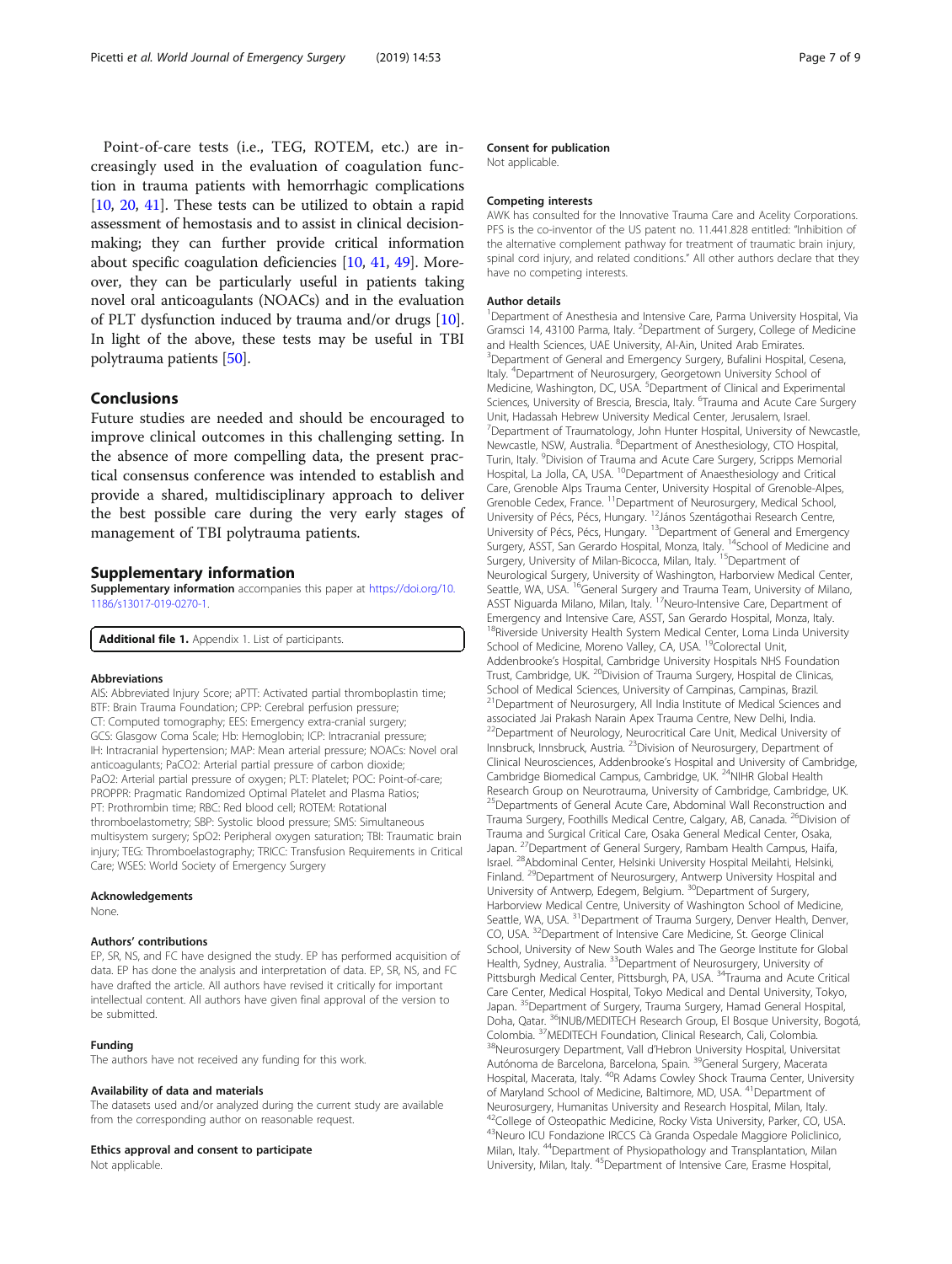<span id="page-7-0"></span>Université Libre de Bruxelles, Brussels, Belgium. 46Division of Trauma, Emergency Surgery and Surgical Critical Care, Massachusetts General Hospital and Harvard Medical School, Boston, MA, USA. 47Trauma and General Surgery, Royal Perth Hospital, Perth, Australia. 48Department of Emergency Surgery, Parma University Hospital, Parma, Italy.

#### Received: 3 September 2019 Accepted: 4 October 2019 Published online: 29 November 2019

#### References

- 1. Maas AIR, Menon DK, Adelson PD, Andelic N, Bell MJ, Belli A, et al. InTBIR Participants and Investigators. Traumatic brain injury: integrated approaches to improve prevention, clinical care, and research. Lancet Neurol. 2017; 16(12):987–1048.
- 2. Dewan MC, Rattani A, Gupta S, Baticulon RE, Hung YC, Punchak M, et al. Estimating the global incidence of traumatic brain injury. J Neurosurg. 2019; 130:1080–97.
- 3. Teixeira PG, Inaba K, Hadjizacharia P, Brown C, Salim A, Rhee P, et al. Preventable or potentially preventable mortality at a mature trauma center. J Trauma. 2007;63(6):1338–46.
- 4. Lozano R, Naghavi M, Foreman K, Lim S, Shibuya K, Aboyans V, et al. Global and regional mortality from 235 causes of death for 20 age groups in 1990 and 2010: a systematic analysis for the Global Burden of Disease Study2010. Lancet. 2012;380(9859):2095–128.
- Callcut RA, Kornblith LZ, Conroy AS, Robles AJ, Meizoso JP, Namias N, et al. Western Trauma Association Multicenter Study Group. The why and how our trauma patients die: a prospective Multicenter Western Trauma Association study. J Trauma Acute Care Surg. 2019;86(5):864–70.
- 6. Dutton RP, Mackenzie CF, Scalea TM. Hypotensive resuscitation during active hemorrhage: impact on in-hospital mortality. J Trauma. 2002; 52(6):1141–6.
- Jansen JO, Thomas R, Loudon MA, Brooks A. Damage control resuscitation for patients with major trauma. BMJ. 2009;338:b1778.
- 8. Gruen RL, Brohi K, Schreiber M, Balogh ZJ, Pitt V, Narayan M, et al. Haemorrhage control in severely injured patients. Lancet. 2012;380(9847): 1099–108.
- Langan NR, Eckert M, Martin MJ. Changing patterns of in-hospital deaths following implementation of damage control resuscitation practices in US forward military treatment facilities. JAMA Surg. 2014;149(9):904–12.
- 10. Spahn DR, Bouillon B, Cerny V, Duranteau J, Filipescu D, Hunt BJ, et al. The European guideline on management of major bleeding and coagulopathy following trauma: fifth edition. Crit Care. 2019;23(1):98.
- 11. Galvagno SM Jr, Fox EE, Appana SN, Baraniuk S, Bosarge PL, Bulger EM, et al. PROPPR Study Group. Outcomes after concomitant traumatic brain injury and hemorrhagic shock: a secondary analysis from the Pragmatic, Randomized Optimal Platelets and Plasma Ratios trial. J Trauma Acute Care Surg. 2017;83(4):668–74.
- 12. Picetti E, Maier RV, Rossi S, Kirkpatrick AW, Biffl WL, Stahel PF, et al. Preserve encephalus in surgery of trauma: online survey. (P.E.S.T.O). World J Emerg Surg. 2019 Mar 4;14:9.
- 13. Carney N, Totten AM, O'Reilly C, Ullman JS, Hawryluk GW, Bell MJ, et al. Guidelines for the management of severe traumatic brain injury, fourth edition. Neurosurgery. 2017;80(1):6–15.
- 14. Cariou A, Payen JF, Asehnoune K, Audibert G, Botte A, Brissaud O, et al. Société de Réanimation de Langue Française (SRLF) and the Société Française d'Anesthésie et de Réanimation (SFAR) In conjunction with the Association de Neuro Anesthésie Réanimation de Langue Française (ANARLF), the Groupe Francophone de Réanimation et Urgences Pédiatriques (GFRUP), the Société Française de Médecine d'Urgence (SFMU), and the Société Française Neuro-Vasculaire (SFNV). Targeted temperature management in the ICU: guidelines from a French expert panel. Ann Intensive Care. 2017;7(1):70.
- 15. Andrews PJD, Verma V, Healy M, Lavinio A, Curtis C, Reddy U, et al. Targeted temperature management in patients with intracerebral haemorrhage, subarachnoid haemorrhage, or acute ischaemic stroke: consensus recommendations. Br J Anaesth. 2018;121(4):768–75.
- 16. Stocchetti N, Picetti E, Berardino M, Buki A, Chesnut RM, Fountas KN, et al. Clinical applications of intracranial pressure monitoring in traumatic brain injury: report of the Milan consensus conference. Acta Neurochir. 2014; 156(8):1615–22.
- 17. Chesnut R, Videtta W, Vespa P, Le Roux P; Participants in the International Multidisciplinary Consensus Conference on Multimodality Monitoring. Intracranial pressure monitoring: fundamental considerations and rationale for monitoring. Neurocrit Care 2014; 21 Suppl 2: S64–S84.
- 18. Stocchetti N, Maas AI. Traumatic intracranial hypertension. N Engl J Med. 2014;370(22):2121–30.
- 19. American College of Surgeons. Advanced Trauma Life Support® Student Course Manual. Thenth edition. 2018.
- 20. Cannon JW. Hemorrhagic shock. N Engl J Med. 2018;378(19):1852–3.
- 21. Benz D, Balogh ZJ. Damage control surgery: current state and future directions. Curr Opin Crit Care. 2017;23(6):491–7.
- 22. Bullock MR, Chesnut R, Ghajar J, Gordon D, Hartl R, Newell DW, et al. Surgical Management of Traumatic Brain Injury Author Group. Guidelines for the surgical management of traumatic brain injury. Neurosurgery. 2006;58(3 Suppl):S1–62.
- 23. Moore JM, Thomas PA, Gruen RL, Chan P, Rosenfeld JV. Simultaneous multisystem surgery: an important capability for the civilian trauma hospital. Clin Neurol Neurosurg. 2016;148:13–6.
- 24. Kinoshita T, Hayashi M, Yamakawa K, Watanabe A, Yoshimura J, Hamasaki T, et al. Effect of the hybrid emergency room system on functional outcome in patients with severe traumatic brain injury. World Neurosurg. 2018;118:e792–9.
- 25. Carver D, Kirkpatrick AW, D'Amours S, Hameed SM, Beveridge J, Ball CG. A prospective evaluation of the utility of a hybrid operating suite for severely injured patients: overstated or underutilized ? Ann Surg. 2018; Dec 20. [Epub ahead of print].
- 26. Marmarou A, Anderson RL, Ward JD, Choi SC, Young HF. Impact of ICP instability and hypotension on outcome in patients with severe head trauma. J Neurosurg. 1991;75:S59–66.
- 27. Chesnut RM, Marshall LF, Klauber MR, Blunt BA, Baldwin N, Eisenberg HM, et al. The role of secondary brain injury in determining outcome from severe head injury. J Trauma. 1993;34(2):216–22.
- 28. Brenner M, Stein DM, Hu PF, Aarabi B, Sheth K, Scalea TM. Traditional systolic blood pressure targets underestimate hypotension-induced secondary brain injury. J Trauma Acute Care Surg. 2012;72(5):1135–9.
- 29. Spaite DW, Hu C, Bobrow BJ, Chikani V, Sherrill D, Barnhart B, et al. Mortality and prehospital blood pressure in patients with major traumatic brain injury: implications for the hypotension threshold. JAMA Surg. 2017;152(4):360–8.
- 30. Hébert PC, Wells G, Blajchman MA, Marshall J, Martin C, Pagliarello G, et al. A multicenter, randomized, controlled clinical trial of transfusion requirements in critical care. Transfusion Requirements in Critical Care Investigators, Canadian Critical Care Trials Group. N Engl J Med. 1999; 340(6):409–17.
- 31. McIntyre LA, Fergusson DA, Hutchison JS, Pagliarello G, Marshall JC, Yetisir E, et al. Effect of a liberal versus restrictive transfusion strategy on mortality in patients with moderate to severe head injury. Neurocrit Care. 2006;5(1):4–9.
- 32. Robertson CS, Hannay HJ, Yamal JM, Gopinath S, Goodman JC, Tilley BC, et al. Epo Severe TBI Trial Investigators. Effect of erythropoietin and transfusion threshold on neurological recovery after traumatic brain injury: a randomized clinical trial. JAMA. 2014;312(1):36–47.
- 33. Stocchetti N, Furlan A, Volta F. Hypoxemia and arterial hypotension at the accident scene in head injury. J Trauma. 1996;40(5):764–7.
- 34. Chi JH, Knudson MM, Vassar MJ, McCarthy MC, Shapiro MB, Mallet S, et al. Prehospital hypoxia affects outcome in patients with traumatic brain injury: a prospective multicenter study. J Trauma. 2006;61(5):1134–41.
- 35. Davis DP, Meade W, Sise MJ, Kennedy F, Simon F, Tominaga G, et al. Both hypoxemia and extreme hyperoxemia may be detrimental in patients with severe traumatic brain injury. J Neurotrauma. 2009;26(12):2217–23.
- 36. Brenner M, Stein D, Hu P, Kufera J, Wooford M, Scalea T. Association between early hyperoxia and worse outcomes after traumatic brain injury. Arch Surg. 2012;147(11):1042–6.
- 37. Vincent JL, Taccone FS, He X. Harmful effects of hyperoxia in postcardiac arrest, sepsis, traumatic brain injury, or stroke: the importance of individualized oxygen therapy in critically ill patients. Can Respir J. 2017; 2017:2834956.
- 38. Coles JP, Fryer TD, Coleman MR, Smielewski P, Gupta AK, Minhas PS, et al. Hyperventilation following head injury: effect on ischemic burden and cerebral oxidative metabolism. Crit Care Med. 2007;35(2):568–78.
- 39. Muizelaar JP, Marmarou A, Ward JD, Kontos HA, Choi SC, Becker DP, et al. Adverse effects of prolonged hyperventilation in patients with severe head injury: a randomized clinical trial. J Neurosurg. 1991;75(5):731–9.